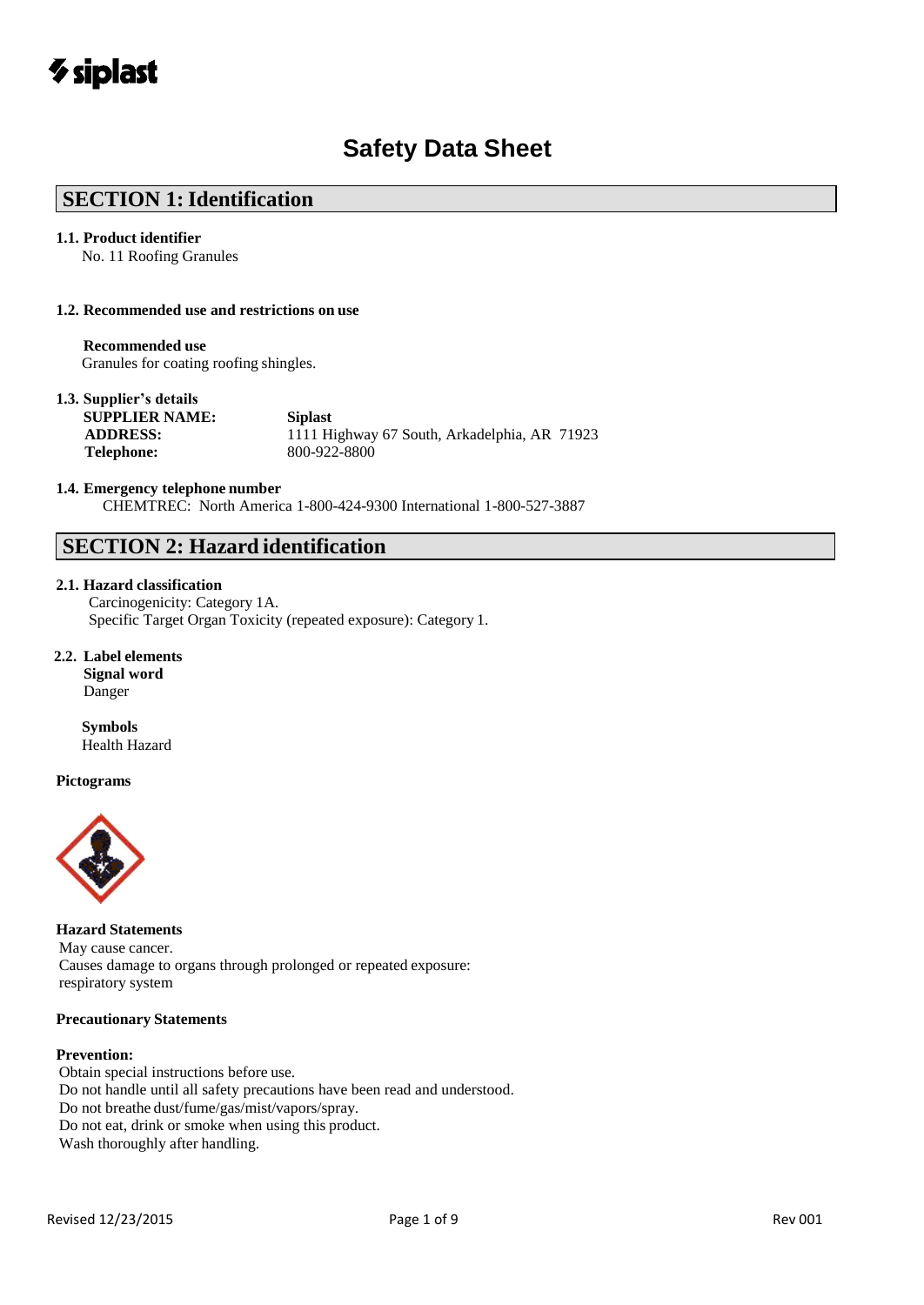## $\gamma$  siplast

#### **Response:**

IF exposed or concerned: Get medical advice/attention. Get medical advice/attention if you feel unwell.

#### **Storage:**

Store locked up.

#### **Disposal:**

Dispose of contents/container in accordance with applicable local/regional/national/international regulations.

#### **2.3. Hazards not otherwise classified**

None.

1% of the mixture consists of ingredients of unknown acute oral toxicity.

## **SECTION 3: Composition/information on ingredients**

| Ingredient                                                  | <b>C.A.S. No.</b> | $%$ by Wt    |
|-------------------------------------------------------------|-------------------|--------------|
| Meta-Rhyolite (composition varies naturally, typically      | Mixture           | $65 - 75$    |
| contains feldspars, pyroxene, biotite, magnetite, ilmenite, |                   |              |
| hematite and calcite)                                       |                   |              |
| Quartz (a component of Meta-Rhyolite)                       | 14808-60-7        | $25 - 35$    |
| Ceramic                                                     | Trade Secret*     | $2.0 - 4.0$  |
| Titanium Dioxide                                            | 13463-67-7        | $0 - 1.0$    |
| Inorganic Pigments                                          | Mixture           | $0.1 - 1$    |
| Oil                                                         | 64742-52-5        | ${}_{< 0.5}$ |

\*The specific chemical identity and/or exact percentage (concentration) of this composition has been withheld as a trade secret.

## **SECTION 4: First aid measures**

#### **4.1. Description of first aid measures**

#### **Inhalation:**

Remove person to fresh air. If you feel unwell, get medical attention.

#### **Skin Contact:**

Wash with soap and water. If signs/symptoms develop, get medical attention.

#### **Eye Contact:**

Flush with large amounts of water. Remove contact lenses if easy to do. Continue rinsing. If signs/symptoms persist, get medical attention.

#### **If Swallowed:**

Rinse mouth. If you feel unwell, get medical attention.

#### **4.2. Most important symptoms and effects, both acute and delayed**

See Section 11.1. Information on toxicological effects.

### **4.3. Indication of any immediate medical attention and special treatment required**

Not applicable

## **SECTION 5: Fire-fighting measures**

## **5.1. Suitable extinguishing media**

Non-combustible. Use a firefighting agent suitable for surrounding fire.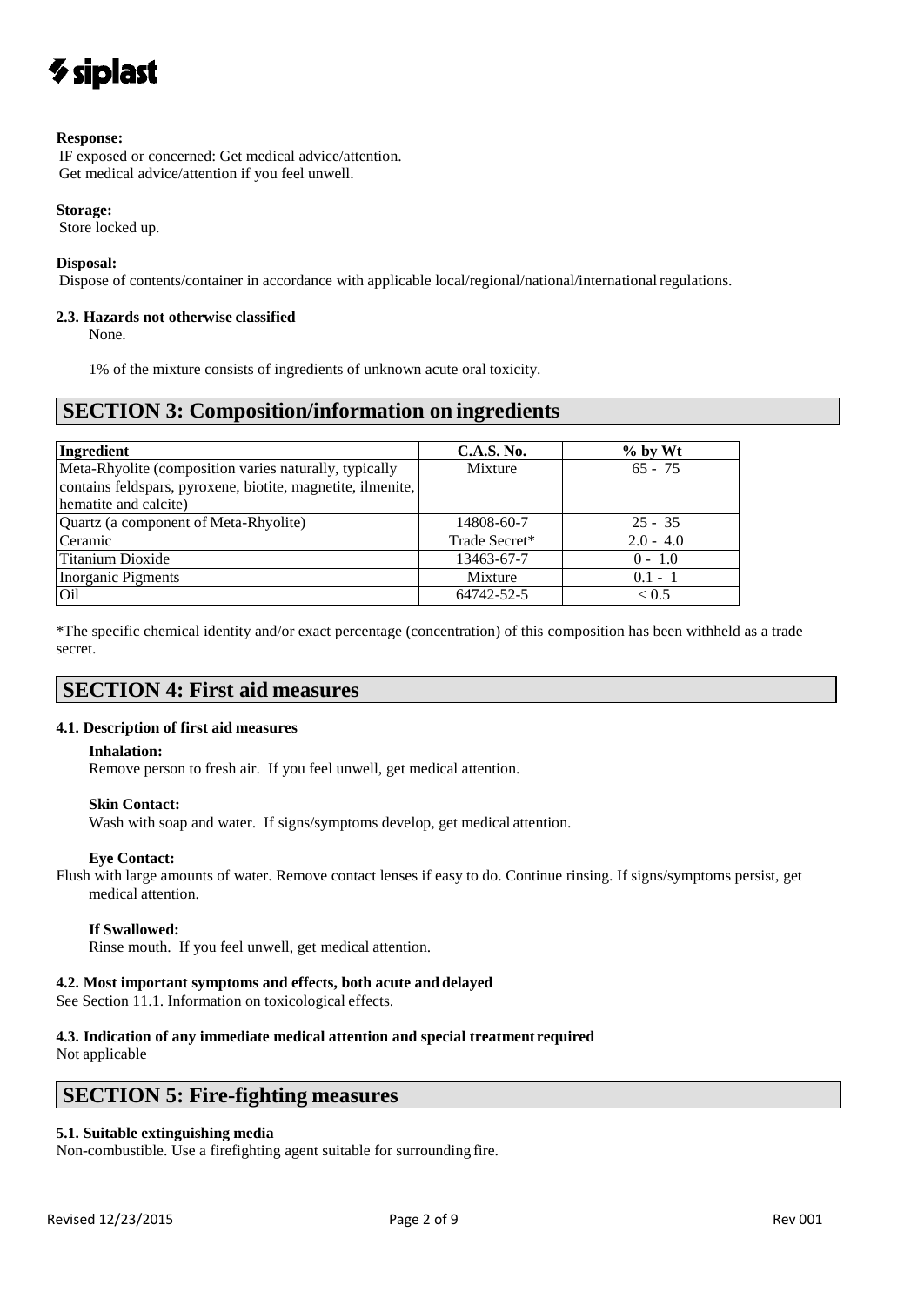## **5.2. Special hazards arising from the substance or mixture**

None inherent in this product.

#### **5.3. Special protective actions for fire-fighters**

No special protective actions for fire-fighters are anticipated.

## **SECTION 6: Accidental release measures**

#### **6.1. Personal precautions, protective equipment and emergency procedures**

Ventilate the area with fresh air.

#### **6.2. Environmental precautions**

Avoid release to the environment.

#### **6.3. Methods and material for containment and cleaning up**

Collect as much of the spilled material as possible. Use wet sweeping compound or water to avoid dusting. Sweep up. Place in a closed container approved for transportation by appropriate authorities. Clean up residue. Seal the container. Dispose of collected material as soon as possible.

## **SECTION 7: Handling and storage**

#### **7.1. Precautions for safe handling**

Do not breathe dust/fume/gas/mist/vapors/spray. Granules are not respirable. Dust generated during handling may contain respirable material. Siplast does not recommend material handling methods that could damage the coating or base mineral. In particular, roofing granules should not be conveyed pneumatically, via screw conveyors, or used as a sand blasting media. These uses can cause coating and base mineral attrition which may lead to increased levels of dust generation. For industrial or professional use only. Do not get in eyes, on skin, or on clothing. Do not eat, drink or smoke when using this product. Wash thoroughly after handling. Use personal protective equipment (gloves, respirators, etc.) as required. Do not handle until all safety precautions have been read and understood.

#### **7.2. Conditions for safe storage including any incompatibilities**

No special storage requirements.

## **SECTION 8: Exposure controls/personal protection**

#### **8.1. Control parameters**

#### **Occupational exposure limits**

If a component is disclosed in section 3 but does not appear in the table below, an occupational exposure limit is not available for the component.

| Ingredient                   | <b>C.A.S. No.</b> | Agency       | Limit type                              | <b>Additional Comments</b> |
|------------------------------|-------------------|--------------|-----------------------------------------|----------------------------|
| <b>Titanium Dioxide</b>      | 13463-67-7        | <b>ACGIH</b> | $TWA:10$ mg/m                           | A4: Not class, as human    |
|                              |                   |              |                                         | carcin                     |
| <b>Titanium Dioxide</b>      | 13463-67-7        | <b>CMRG</b>  | TWA(as respirable dust):5               |                            |
|                              |                   |              | $mg/m^3$                                |                            |
| <b>Titanium Dioxide</b>      | 13463-67-7        | <b>OSHA</b>  | TWA(as total dust):15 mg/m <sup>3</sup> |                            |
| Quartz (a component of Meta- | 14808-60-7        | <b>ACGIH</b> | TWA(respirable                          | A2: Suspected human        |
| Rhyolite)                    |                   |              | fraction): $0.025$ mg/m <sup>3</sup>    | carcin.                    |
| Quartz (a component of Meta- | 14808-60-7        | <b>OSHA</b>  | TWA concentration(as total              |                            |
| Rhyolite)                    |                   |              | dust):0.3 $mg/m^3$ ; TWA                |                            |
|                              |                   |              | concentration(respirable):0.1           |                            |
|                              |                   |              | $mg/m3$ (2.4 millions of                |                            |
|                              |                   |              | particles/cu. ft.)                      |                            |
| Oil                          | 64742-52-5        | <b>CMRG</b>  | TWA:5 $mg/m^3$ ; STEL:10                |                            |
|                              |                   |              | $mg/m^3$                                |                            |
| PETROLEUM DISTILLATES        | 64742-52-5        | <b>OSHA</b>  | TWA:2000 mg/m <sup>3</sup> (500 ppm)    |                            |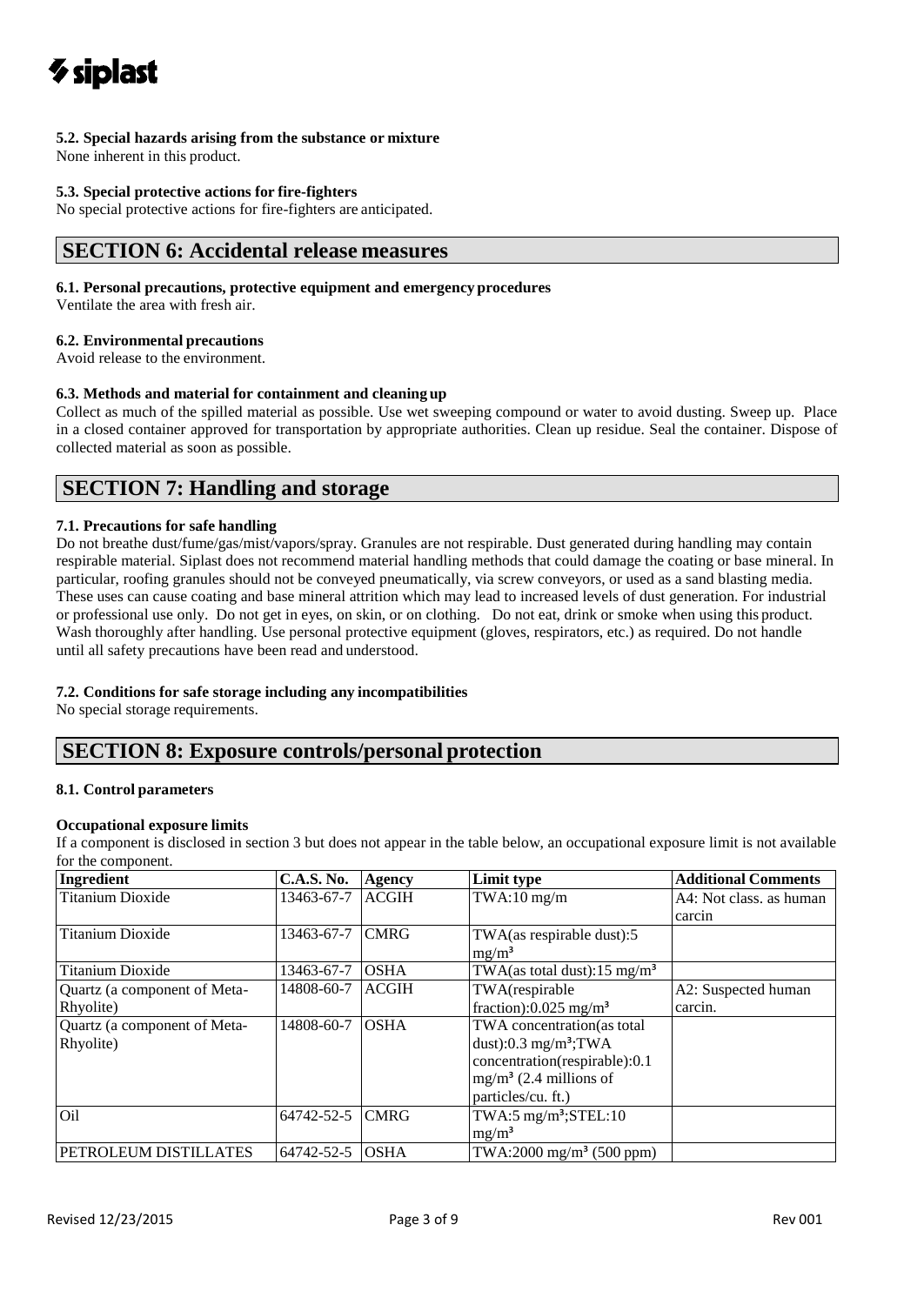# $\boldsymbol{\gamma}$  siplast

ACGIH : American Conference of Governmental Industrial Hygienists AIHA : American Industrial Hygiene Association CMRG : Chemical Manufacturer's RecommendedGuidelines OSHA : United States Department of Labor - Occupational Safety and Health Administration TWA: Time-Weighted-Average STEL: Short Term Exposure Limit CEIL: Ceiling

#### **8.2. Exposure controls**

#### **8.2.1. Engineering controls**

Provide local exhaust ventilation at transfer points. Use general dilution ventilation and/or local exhaust ventilation to control airborne exposures to below relevant Exposure Limits and/or control dust/fume/gas/mist/vapors/spray. If ventilation is not adequate, use respiratory protection equipment.

#### **8.2.2. Personal protective equipment (PPE)**

#### **Eye/face protection**

Select and use eye/face protection to prevent contact based on the results of an exposure assessment. The following eye/face protection(s) are recommended: Safety Glasses with side shields

#### **Skin/hand protection**

No chemical protective gloves are required.

#### **Respiratory protection**

An exposure assessment may be needed to decide if a respirator is required. If a respirator is needed, use respirators as part of a full respiratory protection program. Based on the results of the exposure assessment, select from the following respirator type(s) to reduce inhalation exposure:

Half facepiece or full facepiece air-purifying respirator suitable for particulates

For questions about suitability for a specific application, consult with your respirator manufacturer.

## **SECTION 9: Physical and chemical properties**

#### **9.1. Information on basic physical and chemical properties**

| <b>General Physical Form:</b>  | Solid                                                              |
|--------------------------------|--------------------------------------------------------------------|
| <b>Specific Physical Form:</b> | <b>Granules</b>                                                    |
| Odor, Color, Grade:            | White color, slightly oily odor, typical particle size 0.84-2.0 mm |
| Odor threshold                 | Not Applicable                                                     |
| Melting point                  | Not Applicable                                                     |
| <b>Boiling</b> Point           | Not Applicable                                                     |
| Flash Point                    | No flash point                                                     |
| Flammability (solid, gas)      | Not Classified                                                     |
| Flammable Limits(LEL)          | Not Applicable                                                     |
| <b>Flammable Limits(UEL)</b>   | Not Applicable                                                     |
| Specific Gravity               | 2.60 - 2.75 [ <i>Ref Std:</i> WATER=1]                             |
| Solubility In Water            | Not Applicable                                                     |
| Solubility- non-water          | Not Applicable                                                     |
| Autoignition temperature       | Not Applicable                                                     |
| Decomposition temperature      | Not Applicable                                                     |
| Percent volatile               | Nil                                                                |
|                                |                                                                    |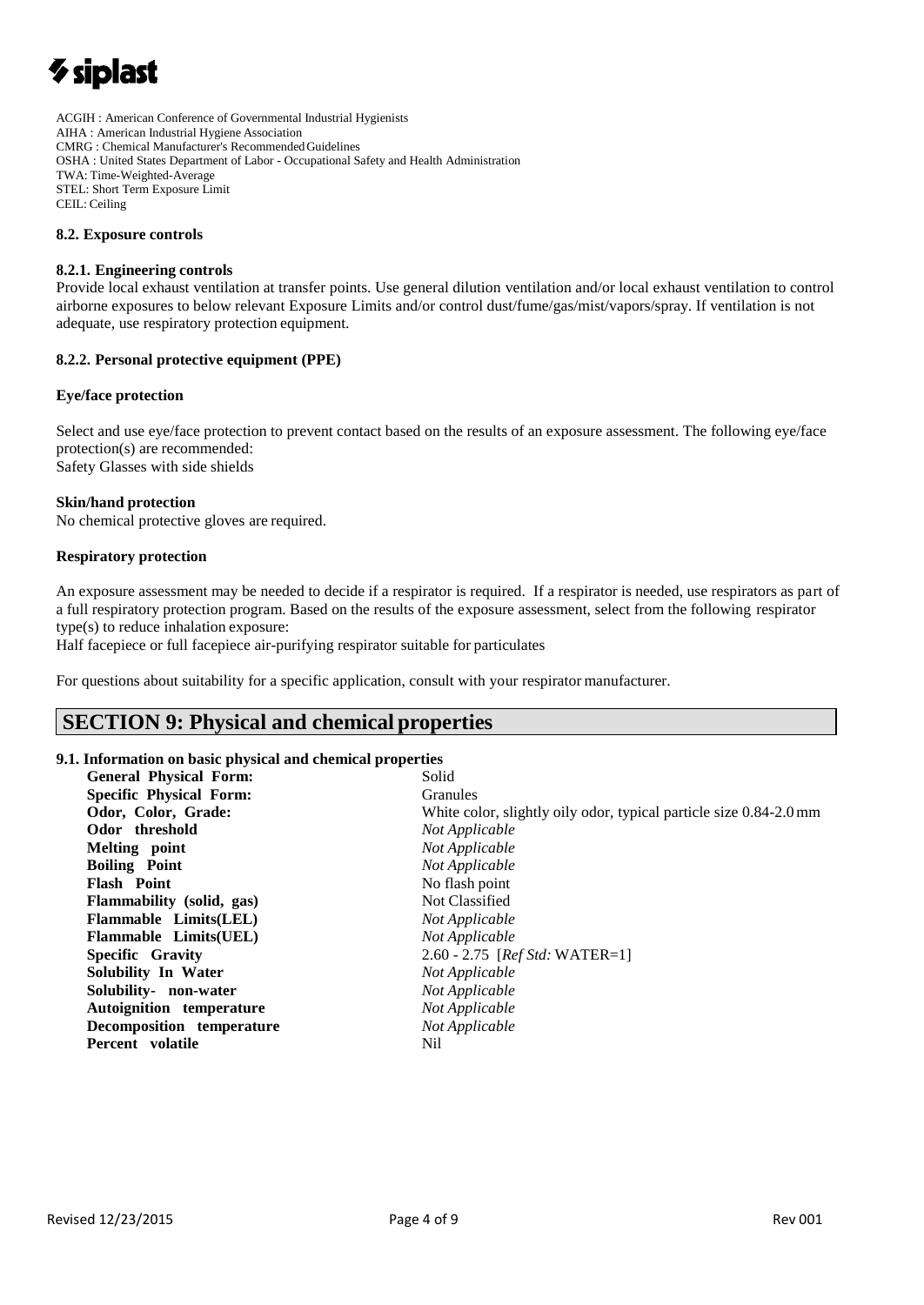## **SECTION 10: Stability and reactivity**

#### **10.1. Reactivity**

This material is considered to be non reactive under normal use conditions.

#### **10.2. Chemical stability**

Stable.

#### **10.3. Possibility of hazardous reactions**

Hazardous polymerization will not occur.

## **10.4. Conditions to avoid**

None known.

#### **10.5. Incompatible materials**

None known.

#### **10.6. Hazardous decomposition products**

**Substance Condition** None known.

## **SECTION 11: Toxicological information**

**The information below may not be consistent with the material classification in Section 2 if specific ingredient classifications are mandated by a competent authority. In addition, toxicological data on ingredients may not be reflected in the material classification and/or the signs and symptoms of exposure, because an ingredient may be present below the threshold for labeling, an ingredient may not be available for exposure, or the data may not be relevant to the material as a whole.**

**11.1. Information on Toxicological effects** 

**Signs and Symptoms of Exposure**

#### Based on test data and/or information on the components, this material may produce the following health effects:

#### **Inhalation:**

Respiratory Tract Irritation: Signs/symptoms may include cough, sneezing, nasal discharge, headache, hoarseness, and nose and throat pain.

May cause target organ effects after inhalation.

#### **Skin Contact:**

Mechanical Skin irritation: Signs/symptoms may include abrasion, redness, pain, and itching.

#### **Eye Contact:**

Mechanical eye irritation: Signs/symptoms may include pain, redness, tearing and corneal abrasion.

#### **Ingestion:**

May be harmful if swallowed. Gastrointestinal Irritation: Signs/symptoms may include abdominal pain, stomach upset, nausea, vomiting and diarrhea.

#### **Target Organ Effects:**

#### **Prolonged or repeated exposure may cause:**

Silicosis: Signs/symptoms may include breathlessness, weakness, chest pain, persistent cough, increased amounts of sputum, and heart disease.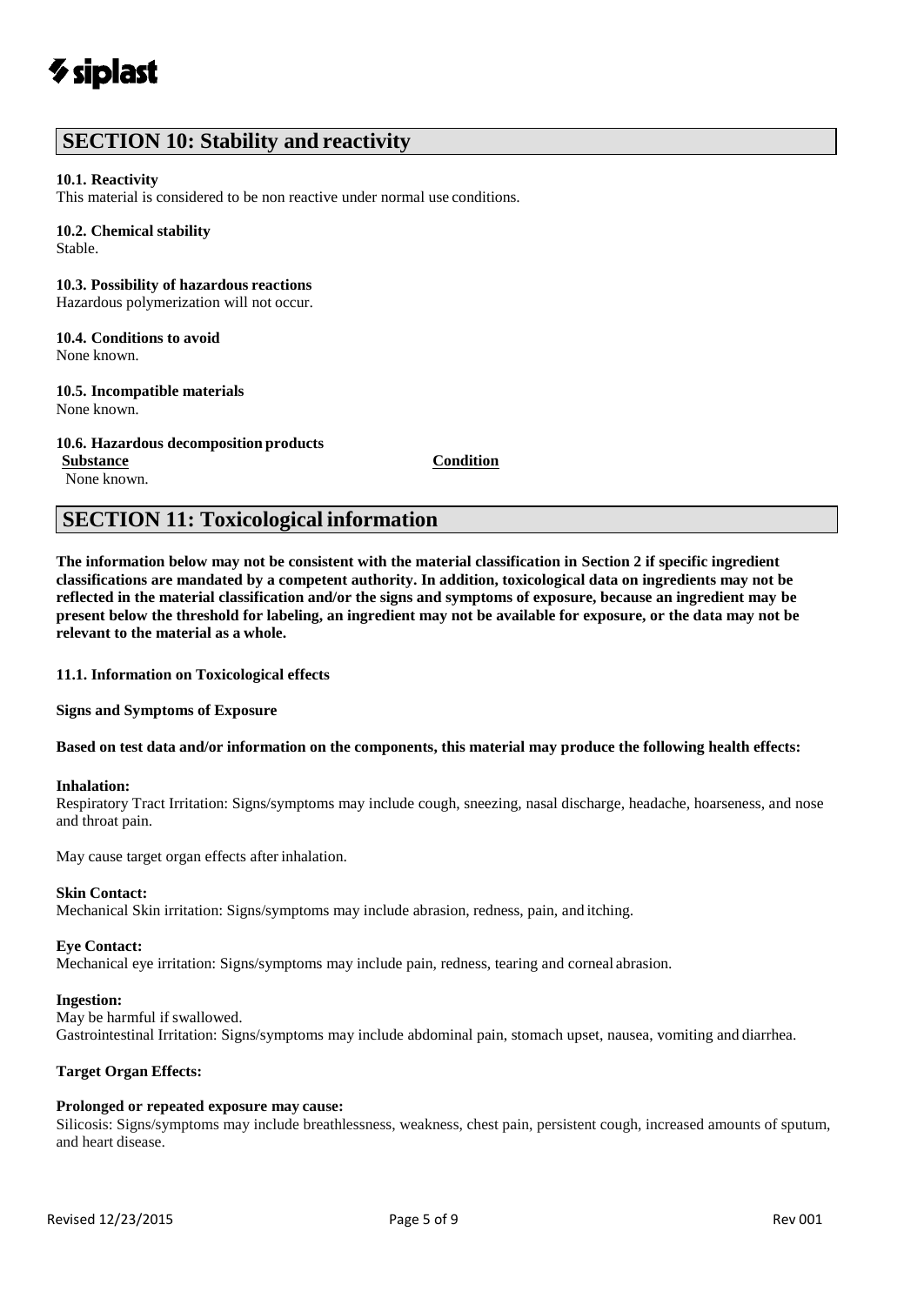## *V* siplast

#### **Carcinogenicity:**

Contains a chemical or chemicals which can cause cancer.

| Ingredient                            | CAS No.    | <b>Class Description</b>       | <b>Regulation</b>                           |
|---------------------------------------|------------|--------------------------------|---------------------------------------------|
| <b>SILICA. CRYS AIRRESP</b>           | 14808-60-7 | Known human carcinogen         | National Toxicology Program Carcinogens     |
| Quartz (a component of Meta-Rhyolite) | 14808-60-7 | Grp. 1: Carcinogenic to humans | International Agency for Research on Cancer |
| Titanium Dioxide                      | 13463-67-7 | Grp. 2B: Possible human carc.  | International Agency for Research on Cancer |

#### **Toxicological Data**

If a component is disclosed in section 3 but does not appear in a table below, either no data are available for that endpoint or the data are not sufficient for classification.

#### **Acute Toxicity**

| <b>Name</b>                                                     | Route       | <b>Species</b> | <b>Value</b>                                    |
|-----------------------------------------------------------------|-------------|----------------|-------------------------------------------------|
| Overall product                                                 | Ingestion   |                | No data available; calculated ATE 2,000 - 5,000 |
|                                                                 |             |                | mg/kg                                           |
| Meta-Rhyolite (composition varies naturally, typically contains | Ingestion   |                | LD50 estimated to be $2,000 - 5,000$ mg/kg      |
| feldspars, pyroxene, biotite, magnetite, ilmenite, hematite and |             |                |                                                 |
| calcite)                                                        |             |                |                                                 |
| Quartz (a component of Meta-Rhyolite)                           | Dermal      |                | LD50 estimated to be $> 5,000$ mg/kg            |
| Quartz (a component of Meta-Rhyolite)                           | Ingestion   |                | LD50 estimated to be $> 5,000$ mg/kg            |
| Ceramic                                                         | Dermal      |                | LD50 estimated to be $> 5,000$ mg/kg            |
| Ceramic                                                         | Ingestion   |                | LD50 estimated to be $2,000 - 5,000$ mg/kg      |
| <b>Titanium Dioxide</b>                                         | Dermal      | Rabbit         | $LD50 > 10,000$ mg/kg                           |
| <b>Titanium Dioxide</b>                                         | Inhalation- | Rat            | $LC50 > 6.82$ mg/l                              |
|                                                                 | Dust/Mist   |                |                                                 |
|                                                                 | (4 hours)   |                |                                                 |
| <b>Titanium Dioxide</b>                                         | Ingestion   | Rat            | $LD50 > 10,000$ mg/kg                           |
| Oil                                                             | Dermal      | Rabbit         | $LD50 > 2,000$ mg/kg                            |
| Oil                                                             | Ingestion   | Rat            | $LD50 > 5,000$ mg/kg                            |

 $\overline{ATE}$  = acute toxicity estimate

### **Skin Corrosion/Irritation**

| <b>Name</b>                                                                | <b>Species</b> | Value                     |
|----------------------------------------------------------------------------|----------------|---------------------------|
| Meta-Rhyolite (composition varies naturally, typically contains feldspars, |                | No significant irritation |
| pyroxene, biotite, magnetite, ilmenite, hematite and calcite)              |                |                           |
| Quartz (a component of Meta-Rhyolite)                                      |                | No significant irritation |
| Ceramic                                                                    | Rabbit         | No significant irritation |
| Titanium Dioxide                                                           | Rabbit         | No significant irritation |
| Oil                                                                        | Rabbit         | Minimal irritation        |

#### **Serious Eye Damage/Irritation**

| <b>Name</b>      | <b>Species</b> | Value                     |
|------------------|----------------|---------------------------|
| Ceramic          | Rabbit         | Mild irritant             |
| Titanium Dioxide | Rabbit         | No significant irritation |
| Oil              | Rabbit         | Mild irritant             |

#### **Skin Sensitization**

| <b>Name</b>      | <b>Species</b> | <b>Value</b>    |
|------------------|----------------|-----------------|
| Titanium Dioxide | Human          | Not sensitizing |
|                  | and            |                 |
|                  | animal         |                 |
| Oil              | Guinea         | Not sensitizing |
|                  | pig            |                 |

## **Respiratory Sensitization**

| ------- | ------------ |         |       |
|---------|--------------|---------|-------|
|         | <b>Name</b>  | Species | 'alue |
|         |              |         |       |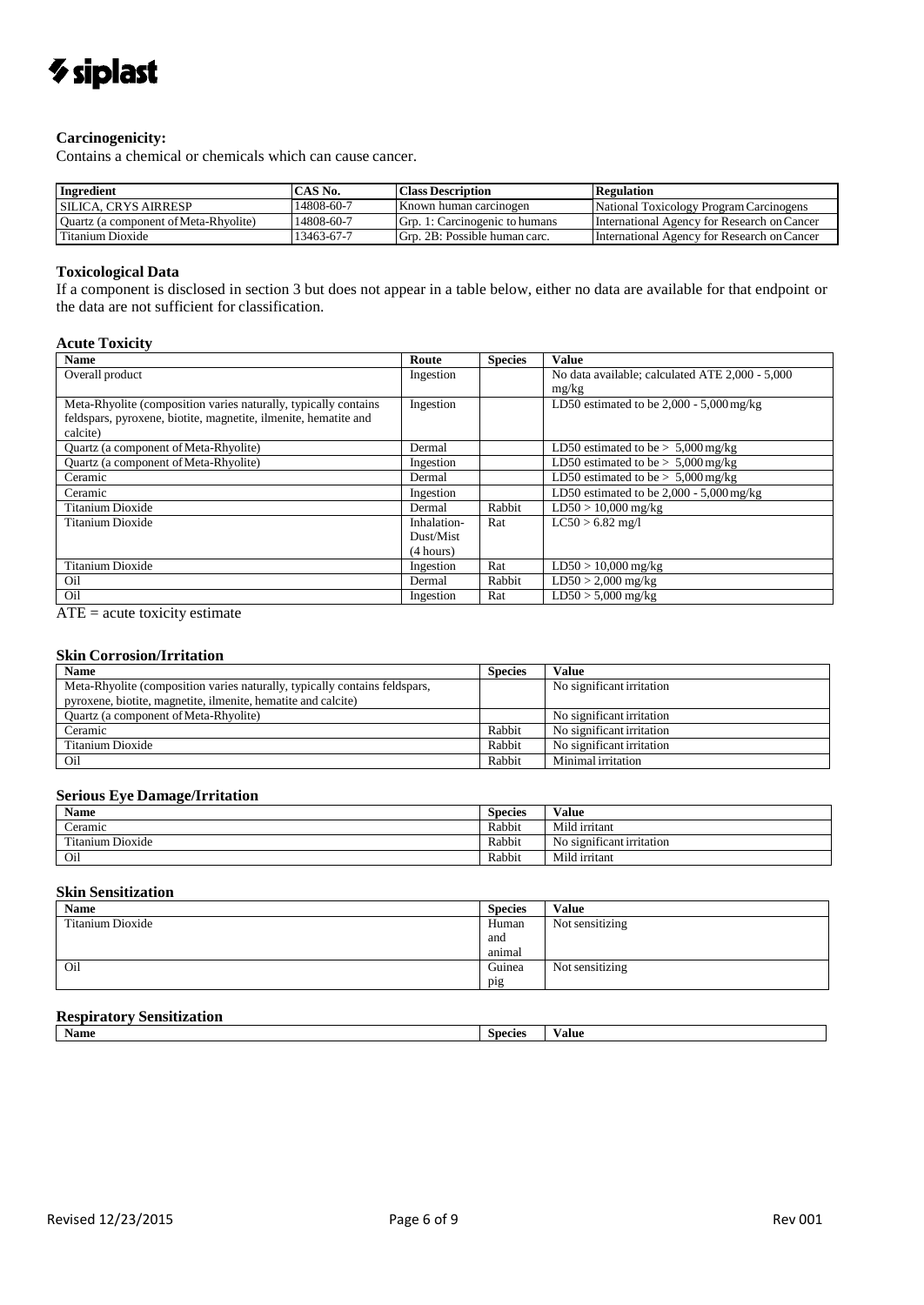# *V* siplast

#### **Germ Cell Mutagenicity**

| <b>Name</b>                           | Route    | Value                                                                           |
|---------------------------------------|----------|---------------------------------------------------------------------------------|
| Quartz (a component of Meta-Rhyolite) | In Vitro | Some positive data exist, but the data are not<br>sufficient for classification |
| Quartz (a component of Meta-Rhyolite) | In vivo  | Some positive data exist, but the data are not<br>sufficient for classification |
| Ceramic                               | In Vitro | Some positive data exist, but the data are not<br>sufficient for classification |
| Titanium Dioxide                      | In Vitro | Not mutagenic                                                                   |
| Titanium Dioxide                      | In vivo  | Not mutagenic                                                                   |

#### **Carcinogenicity**

| <b>Name</b>                           | Route      | <b>Species</b> | <b>Value</b>                                   |
|---------------------------------------|------------|----------------|------------------------------------------------|
| Quartz (a component of Meta-Rhyolite) | Inhalation | Human          | Carcinogenic                                   |
|                                       |            | and            |                                                |
|                                       |            | animal         |                                                |
| Ceramic                               | Inhalation | Multiple       | Some positive data exist, but the data are not |
|                                       |            | animal         | sufficient for classification                  |
|                                       |            | species        |                                                |
| Titanium Dioxide                      | Ingestion  | Multiple       | Not carcinogenic                               |
|                                       |            | animal         |                                                |
|                                       |            | species        |                                                |
| Titanium Dioxide                      | Inhalation | Rat            | Carcinogenic                                   |
| Oil                                   | Ingestion  | Rat            | Not carcinogenic                               |
| Oil                                   | Dermal     | Mouse          | Some positive data exist, but the data are not |
|                                       |            |                | sufficient for classification                  |

#### **Reproductive Toxicity**

#### **Reproductive and/or Developmental Effects**

| <b>Name</b><br>Route<br>. |  | Value<br>. | $\sim$<br><b>Species</b><br>. | <b>1999</b><br>$\sim$<br>Result<br>'est<br>. | .oosure<br>–<br>Duration |
|---------------------------|--|------------|-------------------------------|----------------------------------------------|--------------------------|
|---------------------------|--|------------|-------------------------------|----------------------------------------------|--------------------------|

**Target Organ(s)**

#### **Specific Target Organ Toxicity - single exposure**

| <b>Name</b> | Route      | Target Organ(s)        | Value                             | <b>Species</b> | <b>Test Result</b> | Exposure<br><b>Duration</b> |
|-------------|------------|------------------------|-----------------------------------|----------------|--------------------|-----------------------------|
| Oil         | Inhalation | respiratory irritation | Some positive data exist, but the |                | <b>NOAEL Not</b>   |                             |
|             |            |                        | data are not sufficient for       |                | available          |                             |
|             |            |                        | classification                    |                |                    |                             |

#### **Specific Target Organ Toxicity - repeated exposure**

| <b>Name</b>             | Route      | Target Organ(s)    | <b>Value</b>                      | <b>Species</b> | <b>Test Result</b>      | <b>Exposure</b> |
|-------------------------|------------|--------------------|-----------------------------------|----------------|-------------------------|-----------------|
|                         |            |                    |                                   |                |                         | <b>Duration</b> |
| Quartz (a component of  | Inhalation | silicosis          | Causes damage to organs           | Human          | <b>NOAEL Not</b>        | occupational    |
| Meta-Rhyolite)          |            |                    | through prolonged or repeated     |                | available               | exposure        |
|                         |            |                    | exposure                          |                |                         |                 |
| Ceramic                 | Inhalation | pulmonary fibrosis | Some positive data exist, but the | Multiple       | NOAEL not               |                 |
|                         |            |                    | data are not sufficient for       | animal         | available               |                 |
|                         |            |                    | classification                    | species        |                         |                 |
| Ceramic                 | Inhalation | respiratory system | Some positive data exist, but the | Human          | NOAEL not               | occupational    |
|                         |            |                    | data are not sufficient for       |                | available               | exposure        |
|                         |            |                    | classification                    |                |                         |                 |
| <b>Titanium Dioxide</b> | Inhalation | respiratory system | Some positive data exist, but the | Rat            | LOAEL.                  | 2 years         |
|                         |            |                    | data are not sufficient for       |                | $0.010 \,\mathrm{mg}/l$ |                 |
|                         |            |                    | classification                    |                |                         |                 |
| <b>Titanium Dioxide</b> | Inhalation | pulmonary fibrosis | All data are negative             | Human          | <b>NOAEL Not</b>        | occupational    |
|                         |            |                    |                                   |                | available               | exposure        |

#### **Aspiration Hazard**

**Name Value**

Please contact the address or phone number listed on the first page of the SDS for additional toxicological information **on this material and/or its components.**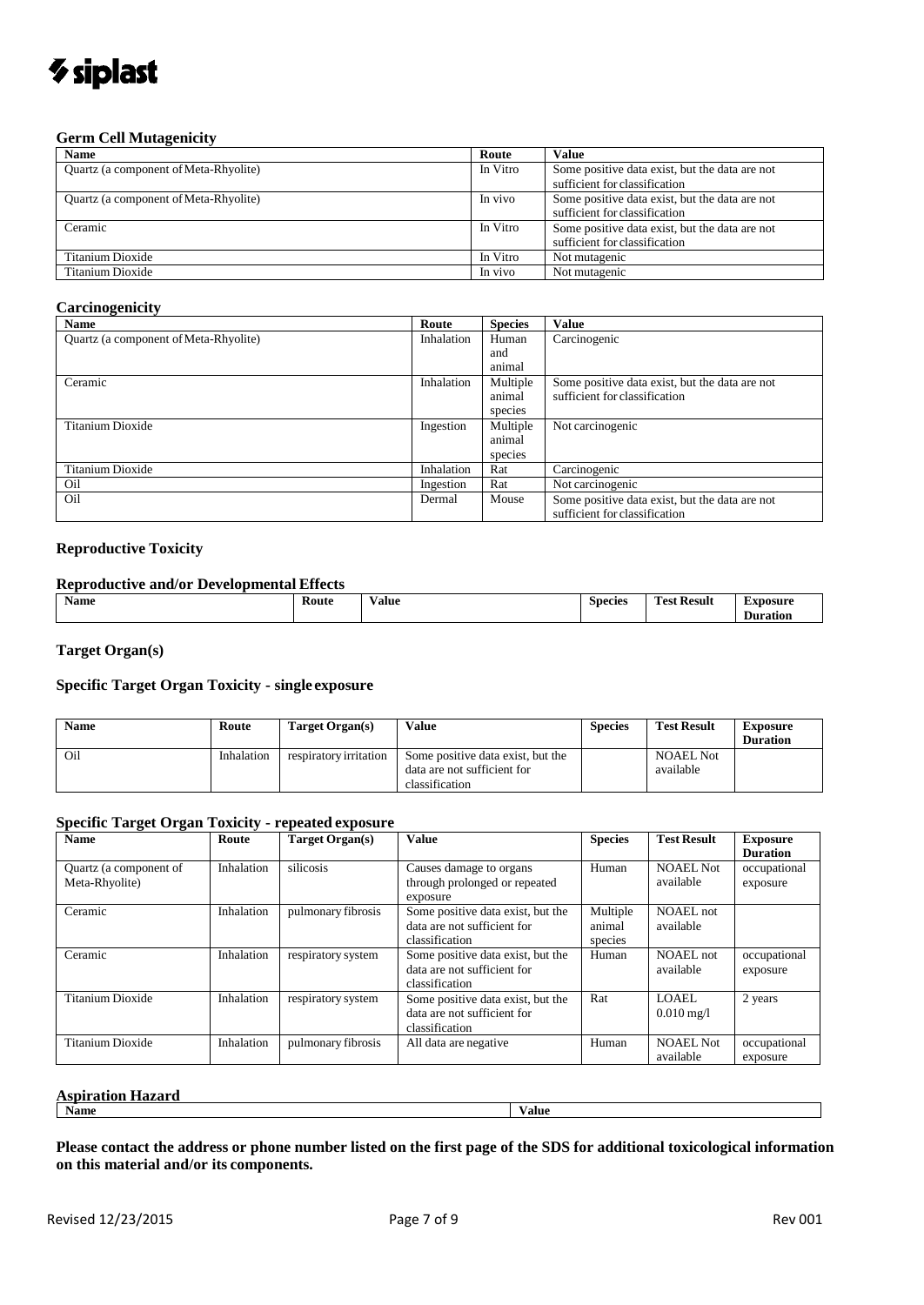## **SECTION 12: Ecological information**

#### **Ecotoxicological information**

Please contact the address or phone number listed on the first page of the SDS for additional ecotoxicological information on this material and/or its components.

#### **Chemical fate information**

Please contact the address or phone number listed on the first page of the SDS for additional chemical fate information on this material and/or its components.

## **SECTION 13: Disposal considerations**

#### **13.1. Disposal methods**

Dispose of contents/ container in accordance with the local/regional/national/international regulations.

Dispose of waste product in a permitted industrial waste facility.

#### **EPA Hazardous Waste Number (RCRA):** Notregulated

## **SECTION 14: Transport Information**

For Transport Information, please call 1-800-643-1591.

## **SECTION 15: Regulatory information**

### **15.1. US Federal Regulations**

Contact Siplast for more information.

#### **311/312 Hazard Categories:**

Fire Hazard - No Pressure Hazard - No Reactivity Hazard - No Immediate Hazard - Yes Delayed Hazard - Yes

#### **15.2. State Regulations**

Contact Siplast for more information.

#### **California Proposition 65**

| Ingredient                              | C.A.S. No. | <b>Classification</b> |
|-----------------------------------------|------------|-----------------------|
| SILICA. CRYSTALLINE                     |            |                       |
| (AIRBORNE PARTICLES OF RESPIRABLE SIZE) | None       | Carcinogen            |
| Titanium Dioxide                        | 13463-67-7 | Carcinogen            |

WARNING: This product contains a chemical known to the State of California to cause cancer.

#### **15.3. ChemicalInventories**

The components of this product are in compliance with the chemical notification requirements of TSCA.

Contact Siplast for more information.

### **15.4. International Regulations**

Contact Siplast for more information.